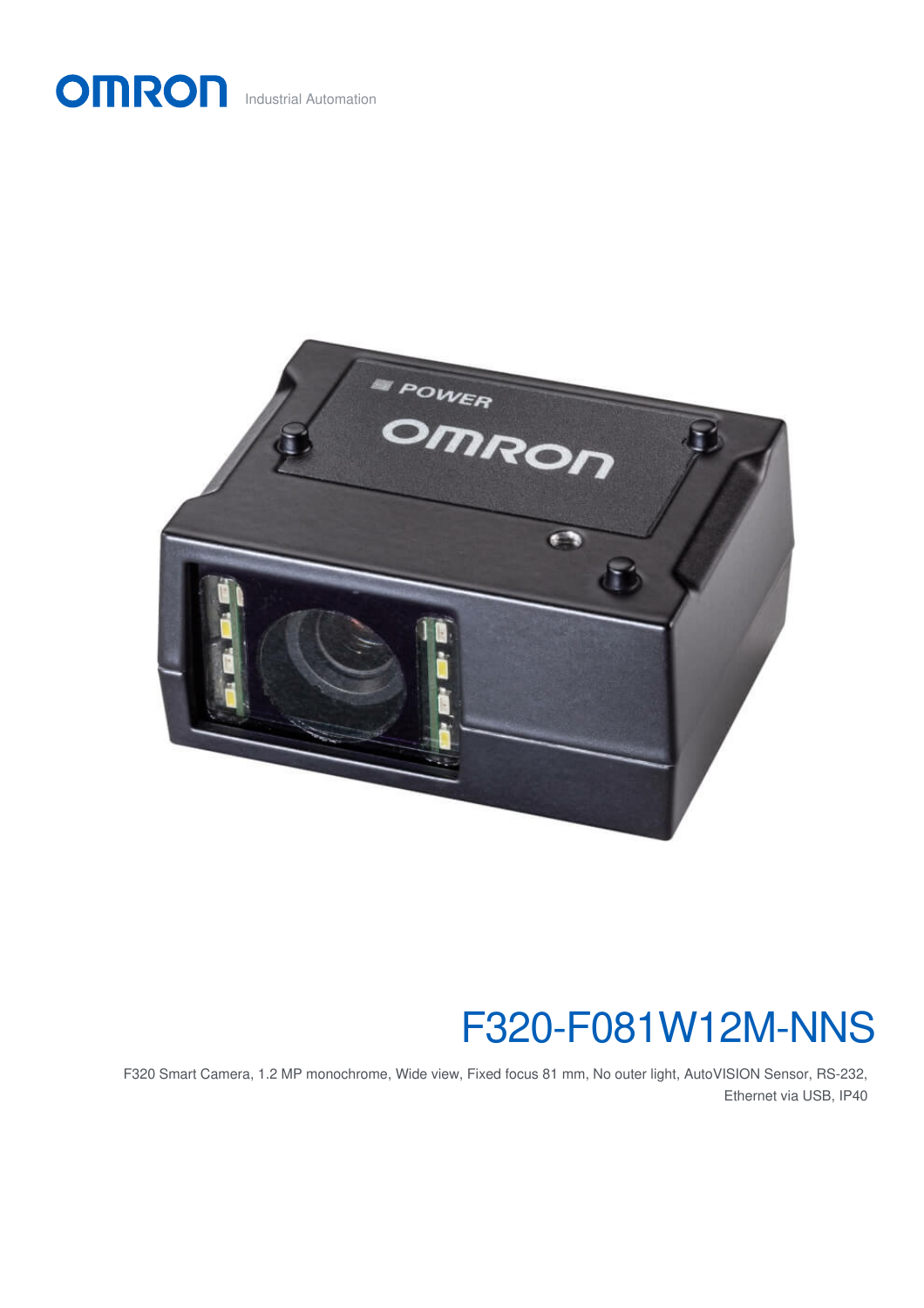### **Specifications**

| <b>Camera family</b>         | F320                                 |
|------------------------------|--------------------------------------|
| <b>Number of pixels</b>      | 1.2 MP                               |
| Camera type                  | Monochrome                           |
| <b>Autofocus</b>             | $\pmb{\times}$                       |
| <b>Focus distance</b>        | 81-81 mm                             |
| <b>Focal length</b>          | 5.2 mm                               |
| Field of view (width)        | 81-81 mm                             |
| <b>Frame rate</b>            | 42 fps                               |
| <b>Shutter type</b>          | Global                               |
| <b>Illumination</b>          | Inner LEDs only                      |
| Software option(s)           | AutoVISION Sensor                    |
| Image sensor type            | <b>CMOS</b>                          |
| Image width                  | 1280 pixels                          |
| Image height                 | 960 pixels                           |
| <b>Communication port(s)</b> | Ethernet TCP/IP, Serial RS-232C, USB |
| Degree of protection (IP)    | <b>IP40</b>                          |
| Weight                       | 0 <sub>g</sub>                       |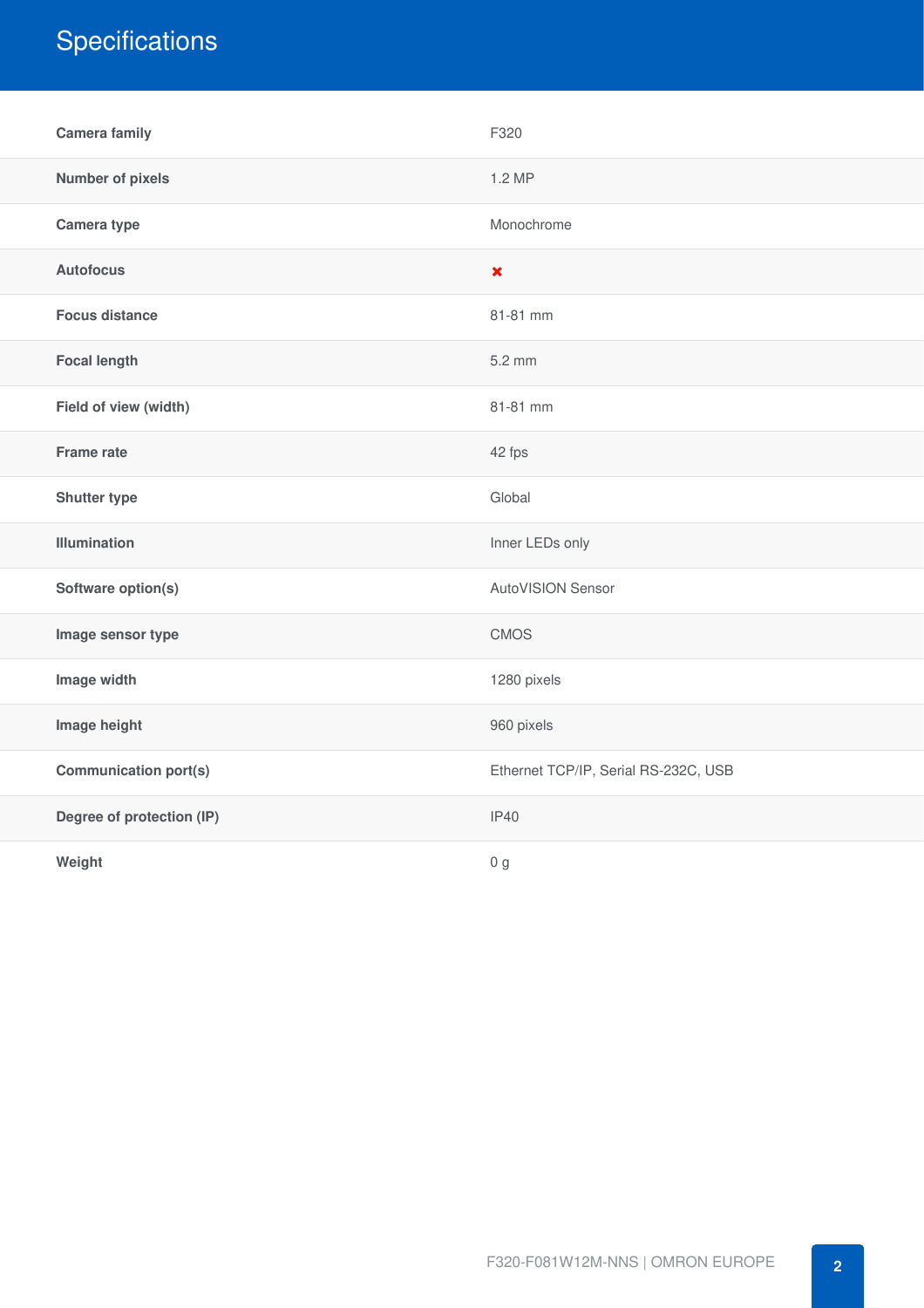#### **Accessories**

| V320-W8-3M         | V/F 320-F Cable, RJ50 to flying lead, straight, 3 m                 |
|--------------------|---------------------------------------------------------------------|
| <b>V320-WRX-2M</b> | V/F 320-F Cable, RJ50 to RS232 and external power, straight, 2 m    |
| <b>V330-AF1</b>    | V/F 3x0-F Diffuser Kit, Peel and Stick Accessory, Exterior to unit  |
| <b>V330-AF2</b>    | V/F 3x0-F Polarizer Kit, Peel and Stick Accessory, Exterior to unit |

#### Downloads

| <b>CAD Library</b>                                                                                                                                               |                                                                                                                                                                                    |                                                                                                                                                      |
|------------------------------------------------------------------------------------------------------------------------------------------------------------------|------------------------------------------------------------------------------------------------------------------------------------------------------------------------------------|------------------------------------------------------------------------------------------------------------------------------------------------------|
| <b>AutoVISION</b><br>$\frac{1}{2}$<br>5.2.2.4010.005<br><b>Software</b><br>ZIP<br>EN ZIP 807 MB                                                                  | <b>AutoVISION Software -</b><br>omnon<br><b>Quick Start Guide</b><br>Ack uppe briese<br><b>Scales Sup</b><br><b>Users Manual</b><br><b>iy</b><br>$EN$ PDF 14.3 MB<br>$\frac{1}{2}$ | <b>AutoVISION WebMonitor</b><br>omnon<br>Georgianaten<br>Onre Waldeslav<br><b>Users Manual</b><br>tracked<br>EN PDF 5.99 MB                          |
| <b>MicroHAWK Device</b><br>$\frac{1}{2}$<br><b>Discovery Utility</b><br>2.1.0.3007<br><b>Software</b><br>ZIP<br>EN<br>ZIP 6.57 MB                                | <b>MicroHAWK F Series OF</b><br>omnon<br>MoreHMN FOSP (FOSP) NOLP (NOLP)<br>RealCation<br><b>Users Manual</b><br>993<br>EN PDF 18.4 MB                                             | <b>MicroHAWK F320-F</b><br>$\overline{\sigma}$ ( $\overline{\Pi}$<br><b>Datasheet</b><br>$\overline{u}$<br>in<br>India<br>$ENI$ PDF 2.52 MB<br>$-12$ |
| <b>MicroHAWK Optics and</b><br>omeon<br><b>Lighting Accessory Kit</b><br>Non-MAN Orbitant up to<br><b>Installation Manual</b><br>800<br>EN<br><b>PDF 8.25 MB</b> | <b>MicroHAWK VX20-F</b><br>$\frac{1}{2}$ = $\frac{1}{2}$ and $\frac{1}{2}$<br><b>USB drivers</b><br><b>Software</b><br>ZIP<br>$EN$ ZIP 2.77 MB                                     |                                                                                                                                                      |